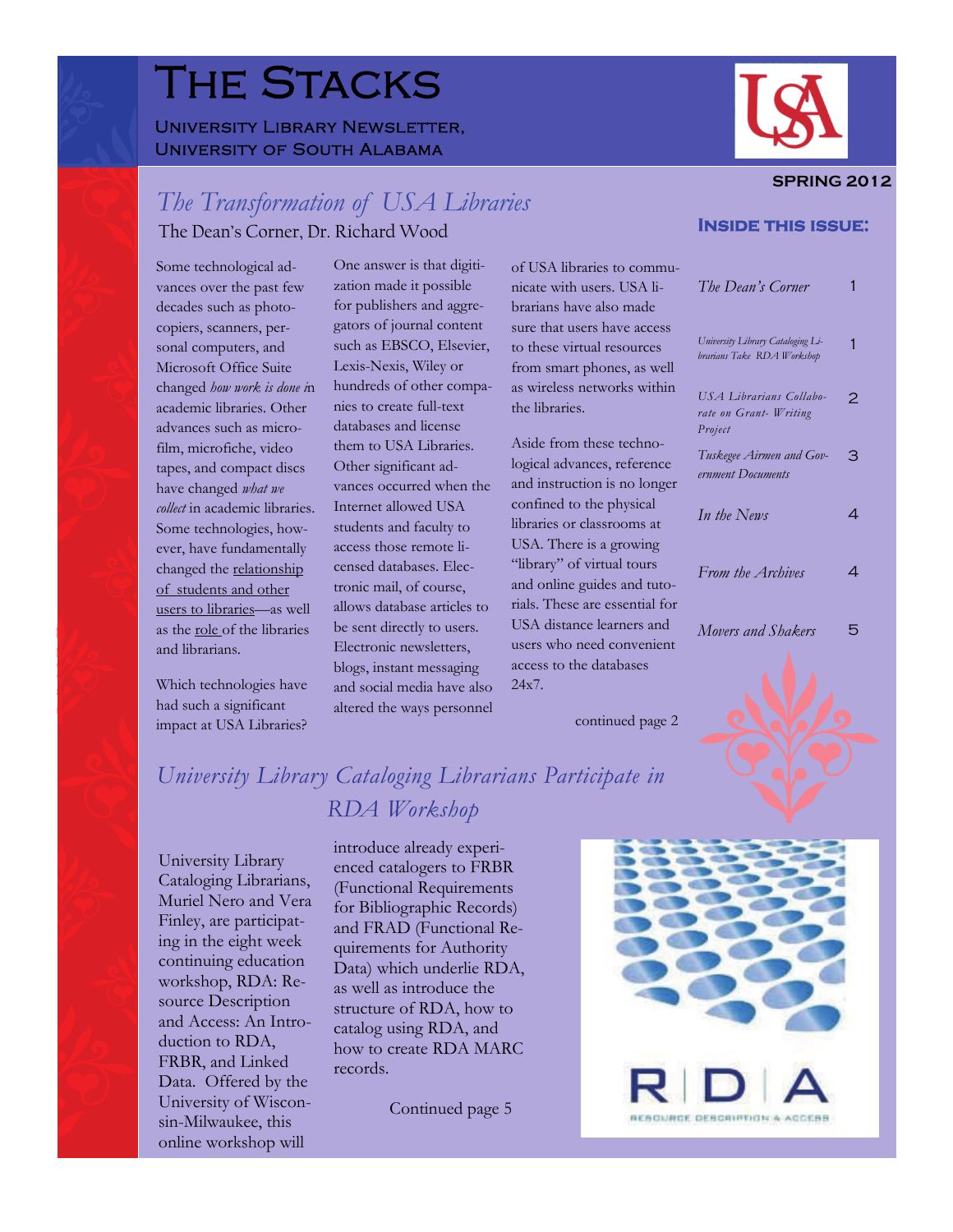

## *The Dean's Corner: Transformation (continued)*

We hope, as a result of such technological advances, students and faculty see USA libraries as far more "user centric" than "collection centric." USA librarians, for example, are also "embedding" themselves in non-library environments such as hospitals, residence halls, and learning communities. Librarians can take iPads or similar devices with them to demonstrate specific databases to students.

So, it may be abundantly clear that the definition of "the library" must change. A student who says "I don't go to the library anymore, I just use online databases" IS using USA Libraries services. We count database and online catalog searches in the millions every year, so the use of the "libraries" have increased exponentially over the past decade or more.

 nation, development, and management of the world's literature and information resources. Please do not hesitate to send your feedback to rwood@usouthal.edu. As a consequence, USA Libraries administration and faculty must think in very **holistic** terms about how students and faculty use our facilities and access virtual resources around the world. USA Libraries are essential components of both the local and global information network. In any case, our role will continue to be one of a full partner in the location, instruction, dissemi-



## *USA Librarians Collaborate on Grant-Writing Project*

Angela Rand, USABC Instruction and Information Services Librarian

University of South Alabama (USA) librarians met on the USA Baldwin County (USABC) campus to collaborate on a grant writing project. Much of the basic grant writing was conducted in an online environment using GoogleDocs, and both face-to-face and Skype videoconference meetings were held. The final meeting on the USABC campus to submit the grant proposal was the culmination of weeks of collaborative writing, editing, and designing the grant proposal. Librarians working on the grant represent University Library, BioMedical Library, Government Documents Library, and the USA Baldwin County Library. The grant proposes a study using mobile tablets in the classroom for students to perform library activities.

Left to right – Muriel Nero, Collection and Information Management Librarian; Elizabeth Rugan, Reference and Instruction Librarian; Paula Webb, Government Documents Librarian; Mary Duffy, Assistant Dean, Library Systems; Kathy Wheeler, Electronic Resources and Reference Librarian; and Angela Rand, USABC Instruction and Information Services Librarian. (not shown - Andrea Wright, Technology Support Librarian; and Amy Prendergast, Instruction Librarian)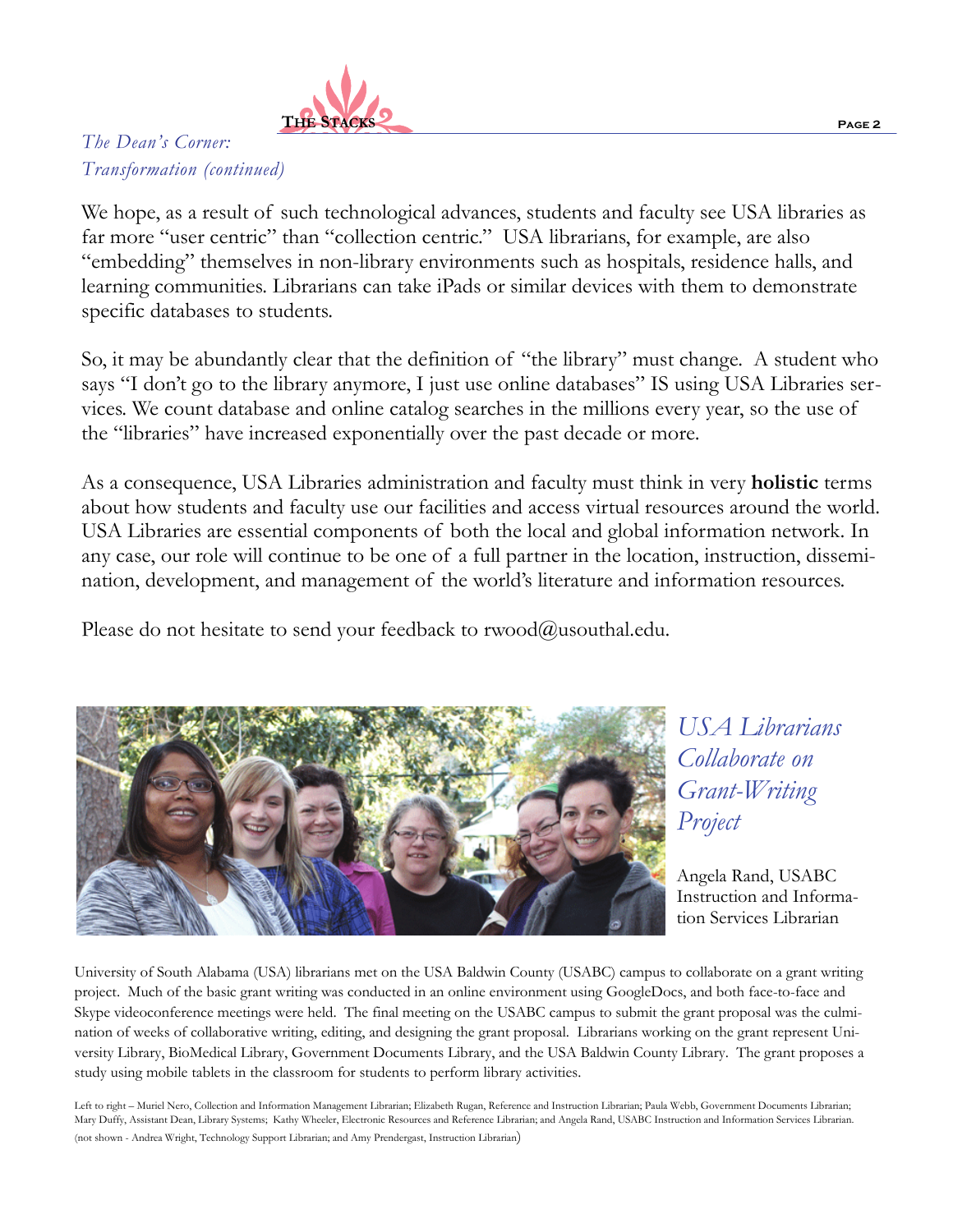resources not only in the government documents collection but also materials in other collections in the li-

brary. This LibGuide has received over 2,000 hits since its publication in January 2012. The GovDocs: Tuskegee Airmen LibGuide was shared with the local and national Federal depository libraries, and has received many emails of thanks from other academic institutions that wanted to link their resources to our Tuskegee Airmen LibGuide, giving the university library credit for its creation.

The Tuskegee Airmen LibGuide is available for everyone to view and use at [http://](http://libguides.southalabama.edu/tuskeegee) [libguides.southalabama.edu/](http://libguides.southalabama.edu/tuskeegee) [tuskeegee.](http://libguides.southalabama.edu/tuskeegee)

Paula L. Webb, Government Documents Librarian

*Tuskegee Airmen and Government Documents* 

play; Vicki and Paula, with the assistance of Kathy Wheeler, also created the Tuskegee Airmen LibGuide, which include



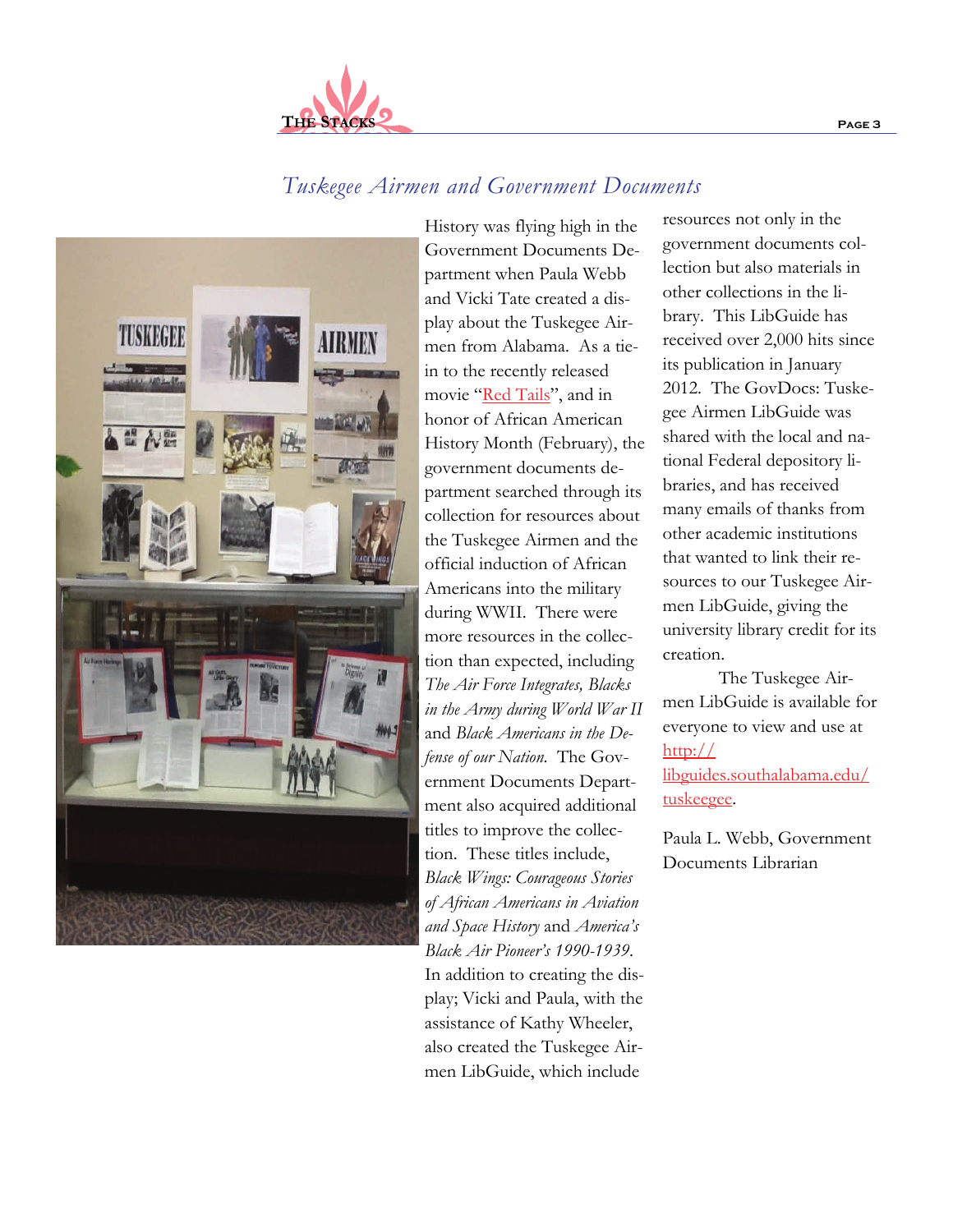

## *From the USA Archives*

Several small collections have come our way since the last newsletter. In September we received two panoramic photos from Blaine Logan showing groups at Amalgamated Clothing Workers of America conventions, one in Washington, D.C., in 1976, the other in Atlantic City in 1966.

Then, in October, we acquired twelve glass plate

negatives featuring photos taken in the Fruitdale, Alabama area, an unincorporated community in Washington County. The photos include the Fruitdale railroad station, cattle being driven by men on horseback, men standing on a railroad track above flood waters, a milk delivery wagon, and men in a canoe on the Dog River. A month later we were given a small collection



Gras Masked Mardi **Goers** 1925-1935

of material related to USA Club Football, including statistics, brochures, and newspaper clippings chronicling the early attempts to bring football to the University of South Alabama.

Last month we picked up eight banker's boxes from the Dauphin Island Property Owners Association, consisting of documents and negatives related to properties on Dauphin Island. That collection remains closed until organized.

Carol Ellis, University Archivist

## *In the News: University Library Use Increases in Fall 2011*

Since the closing of the Student Center last summer, the Library has seen a significant increase in patron usage of our facilities. We attribute this to more students coming in to study and use our computer lab and newly installed PAWS Reference computers. Additionally, now that the student center is closed, the

library is often the last building open on campus for students.

Specifically, in October 2011, the door count was 47,163 patrons. This was an increase of 46% over the previous October which had a door count of 32,283. Our room usage showed a similar increase.

The statistics for September/ October 2011 indicated we booked rooms for a total of 477 hours for an increase of 43% over the same period in 2010. While we hope the student center will reopen soon, we do enjoy this increase in library use.

Paul Hendrix, Circulation, IMC, and Reserve Supervisor